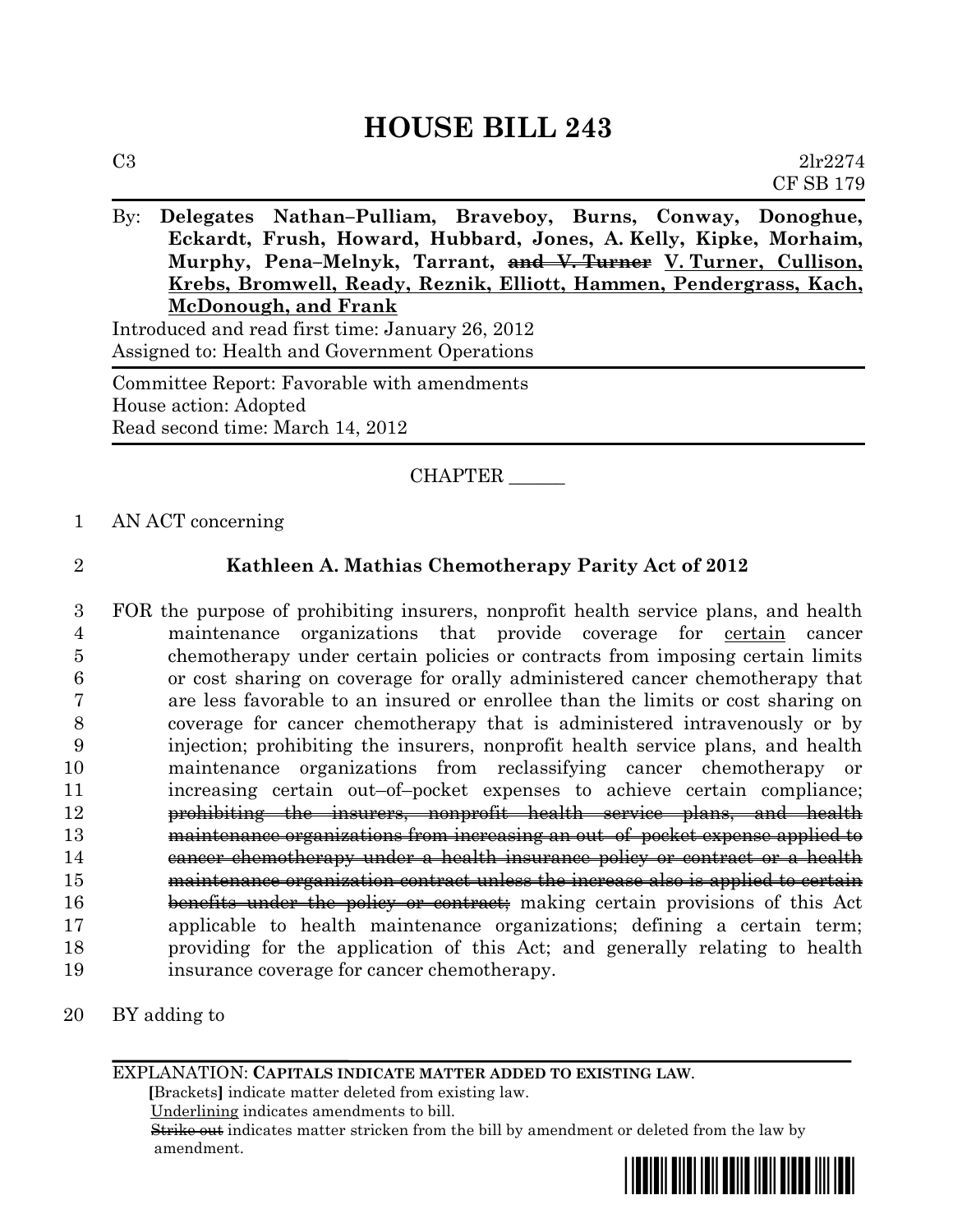| $\mathbf{1}$     | Article - Insurance                                                                                                     |
|------------------|-------------------------------------------------------------------------------------------------------------------------|
| $\overline{2}$   | Section 15-846                                                                                                          |
| $\boldsymbol{3}$ | Annotated Code of Maryland                                                                                              |
| 4                | (2011 Replacement Volume)                                                                                               |
|                  |                                                                                                                         |
| $\overline{5}$   | BY adding to                                                                                                            |
| 6                | Article - Health - General                                                                                              |
| 7                | Section 19-706(llll)                                                                                                    |
| $8\,$            | Annotated Code of Maryland                                                                                              |
| 9                | (2009 Replacement Volume and 2011 Supplement)                                                                           |
| 10<br>11         | SECTION 1. BE IT ENACTED BY THE GENERAL ASSEMBLY<br>OF<br>MARYLAND, That the Laws of Maryland read as follows:          |
| 12               | <b>Article - Insurance</b>                                                                                              |
| 13               | $15 - 846.$                                                                                                             |
| 14               | IN THIS SECTION, "CANCER CHEMOTHERAPY" MEANS MEDICATION<br>(A)                                                          |
| 15               | THAT IS PRESCRIBED BY A LICENSED PHYSICIAN TO KILL OR SLOW THE GROWTH                                                   |
| 16               | OF CANCER CELLS.                                                                                                        |
| 17               | (B)<br>THIS SECTION APPLIES TO:                                                                                         |
| 18               | (1)<br>INSURERS AND NONPROFIT HEALTH SERVICE PLANS THAT                                                                 |
| 19               | <b>PROVIDE</b><br><b>COVERAGE</b><br><b>FOR</b><br><b>BOTH</b><br><b>ORALLY</b><br><b>ADMINISTERED</b><br><b>CANCER</b> |
| 20               | CHEMOTHERAPY AND CANCER CHEMOTHERAPY THAT IS ADMINISTERED                                                               |
| 21               | INTRAVENOUSLY OR BY INJECTION UNDER HEALTH INSURANCE POLICIES OR                                                        |
| 22               | CONTRACTS THAT ARE ISSUED OR DELIVERED IN THE STATE; AND                                                                |
|                  |                                                                                                                         |
| 23               | (2)<br>HEALTH MAINTENANCE ORGANIZATIONS THAT PROVIDE                                                                    |
| 24               | COVERAGE FOR BOTH ORALLY ADMINISTERED CANCER CHEMOTHERAPY AND                                                           |
| $25\,$           | CANCER CHEMOTHERAPY THAT IS ADMINISTERED INTRAVENOUSLY OR BY                                                            |
| 26               | INJECTION UNDER CONTRACTS THAT ARE ISSUED OR DELIVERED IN THE STATE.                                                    |
| $27\,$           | (C)<br>THIS SECTION DOES NOT APPLY TO A POLICY OR CONTRACT ISSUED                                                       |
| 28               | OR DELIVERED BY AN ENTITY SUBJECT TO THIS SECTION THAT PROVIDES THE                                                     |
|                  | \$1302(A)<br><b>ESSENTIAL</b><br>OF                                                                                     |
| 29               | HEALTH BENEFITS REQUIRED UNDER<br><b>THE</b>                                                                            |
| 30               | <b>AFFORDABLE CARE ACT.</b>                                                                                             |
| 31               | AN ENTITY SUBJECT TO THIS SECTION MAY NOT IMPOSE                                                                        |
|                  | $\left(\theta\right)$ (D)                                                                                               |
| $32\,$           | LIMITS,<br><b>DEDUCTIBLES,</b><br><b>DOLLAR</b><br>COPAYMENTS,<br><b>COINSURANCE</b><br>OR                              |

 **REQUIREMENTS ON COVERAGE FOR ORALLY ADMINISTERED CANCER CHEMOTHERAPY THAT ARE LESS FAVORABLE TO AN INSURED OR ENROLLEE THAN THE DOLLAR LIMITS, COPAYMENTS, DEDUCTIBLES, OR COINSURANCE**